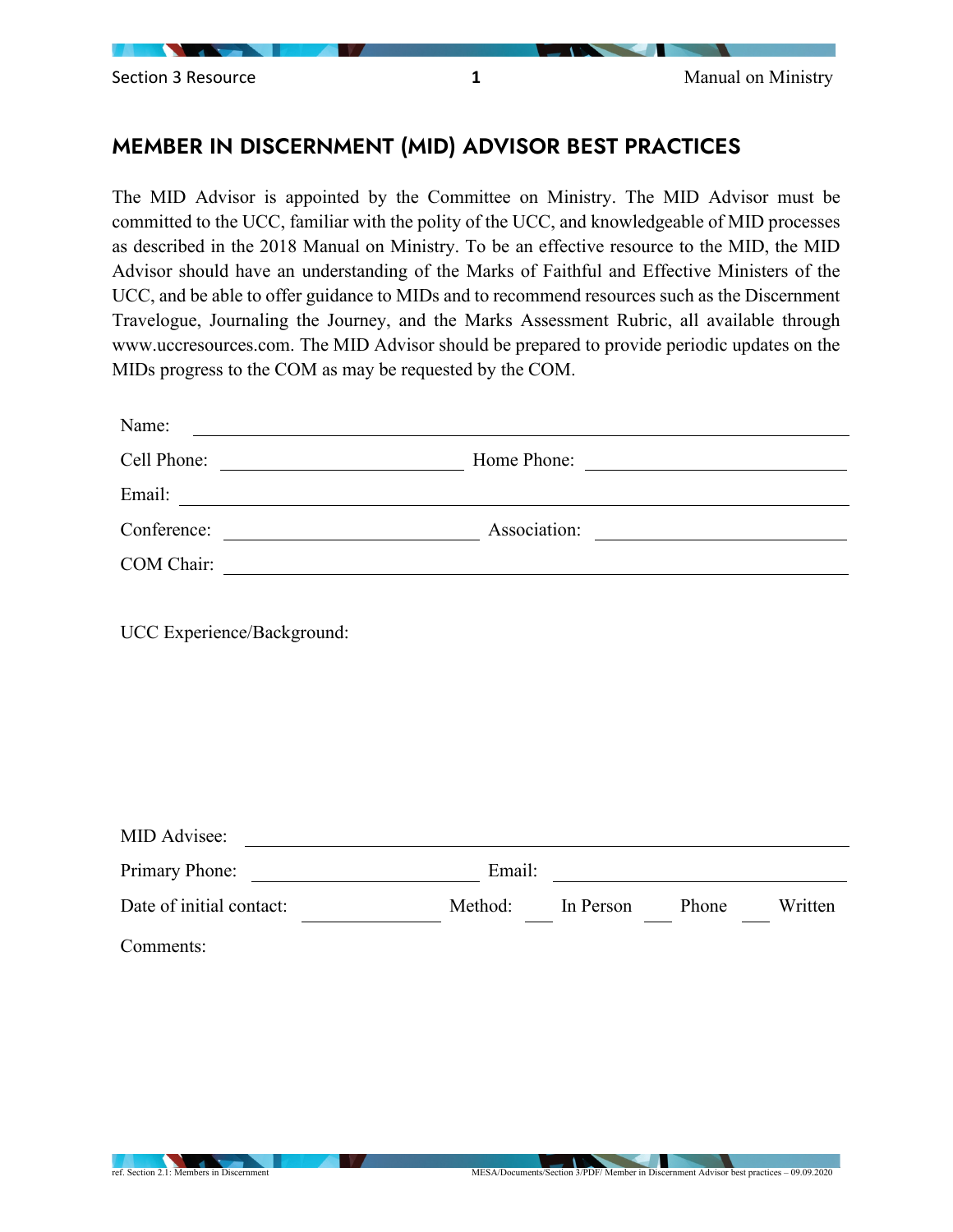| Section 3 Resource              | $\overline{\mathbf{2}}$ |                         |       | Manual on Ministry |
|---------------------------------|-------------------------|-------------------------|-------|--------------------|
| Date of follow-up:              | Method:                 | In Person               | Phone | Written            |
| Comments:                       |                         |                         |       |                    |
|                                 |                         |                         |       |                    |
|                                 |                         |                         |       |                    |
|                                 |                         |                         |       |                    |
| Date of follow-up:              | Method:                 | In Person               | Phone | Written            |
| Comments:                       |                         |                         |       |                    |
|                                 |                         |                         |       |                    |
|                                 |                         |                         |       |                    |
|                                 |                         |                         |       |                    |
|                                 |                         |                         |       |                    |
| Date of follow-up:<br>Comments: | Method:                 | In Person               | Phone | Written            |
|                                 |                         |                         |       |                    |
|                                 |                         |                         |       |                    |
|                                 |                         |                         |       |                    |
|                                 |                         |                         |       |                    |
| Date of follow-up:              |                         | Method: In Person Phone |       | Written            |
| Comments:                       |                         |                         |       |                    |